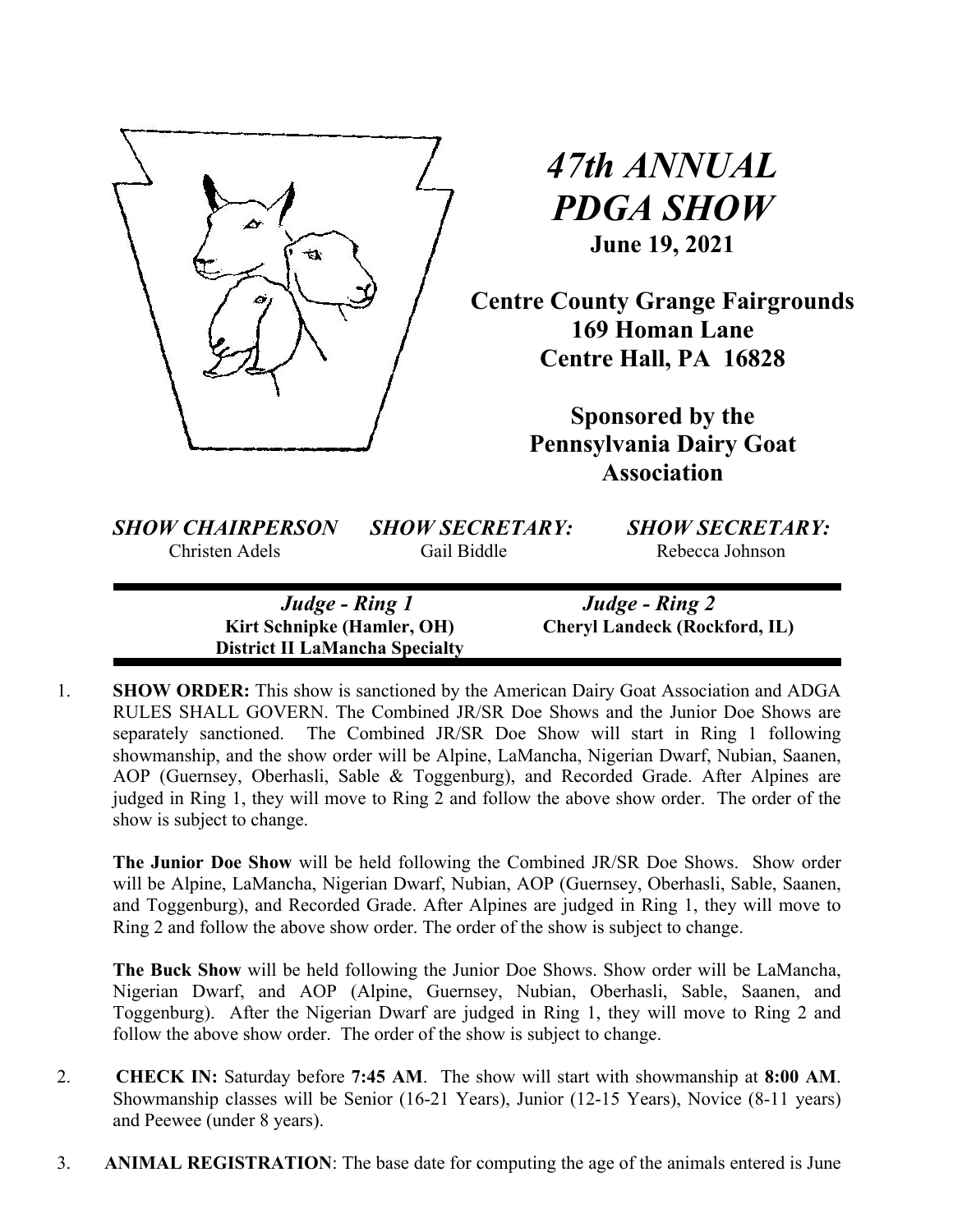19, 2021. All animals must be accompanied by registration, recordation or stamped ADGA duplicate application (as permitted by ADGA). All papers must be shown to the show secretary prior to show. No copies, telephone calls, or photos will be accepted in lieu of original papers.

- 4. **HEALTH REQUIREMENTS**: The facility is requiring a Certificate of Veterinary Inspection and the certificate is to be issued after May 1, 2021. Animals showing signs of infectious or contagious disease (including soremouth pinkeye, abscesses, ringworm) will be barred from the show. The decision of the Show Committee is final.
- 5. **PENNING REQUIREMENTS**: The facility is requiring **all animals to be penned in the barns**. No exceptions! However, the good news is that instead of pen fees, you are only required to rake / shovel the bedding into the barn aisle. Note that the pens must be completely cleaned out! If you do not want to clean your own pens, then a **\$20 per pen** fee will be charged. No refrigerators or cooking devices in the barns for fire safety reasons. Please note the number of pens needed on the entry form.

## 6. **ENTRY FEES:**

The show committee will be assigning pens, and **all entries must be received by Wednesday, June 16**. No late entries will be accepted, however substitutions will be permitted.

PDGA Members: \$10.00 double ring and \$5.00 single ring. Non-members:  $$12.00$  double ring and \$6.00 single ring.

Send all entries to Christen Adels: Mail: 530 Mercer Road, Beaver Falls, PA 15010 Email: christen.adels@yahoo.com

Make checks payable to PDGA or send via Paypal: padairygoatassociation@gmail.com Return check fee is \$50. No refunds for any reason.

- 7. **NO SMOKING**: No smoking allowed in or around Barn Area and Show Ring. **DOGS:** Dogs must be restrained and must be kept out of the goat barns and show ring. **BICYCLES:** No bicycles, roller blades or skateboards allowed in or around the Barn Area and Show Ring.
- 8. **FOOD**: A food booth will be provided!
- 9. **EXCLUSION OF RESPONSIBILITY**: The PDGA and the Grange Encampment and Centre Country Fair Association will not be responsible for any accidents or loss to persons, property, or animals while on the fairgrounds. All exhibitors must sign the facility waiver agreement include with this show flyer to be enter the fairgrounds (this is a facility requirement).
- 10. **FACILITY CAMPING RULES – PLEASE READ AS SOME ARE NEW:** All camping permits need to be purchase prior to arrival through the Grange Park Office (814) 364-2238
	- RV CAMPERS: \$40 per night (includes water, electric and one self-service dump at the Dump Station upon leaving the Grange Park)
	- BYO Tent: \$15 per night
	- If camping in Stock Trailers / Trucks: \$20 per night
	- There are restrooms and showers available on the grounds \* Each campsite must be at least 20 feet apart.

# 11. **\*\*\*Breed Sponsors and Raffle Table Donations are greatly appreciated\*\*\***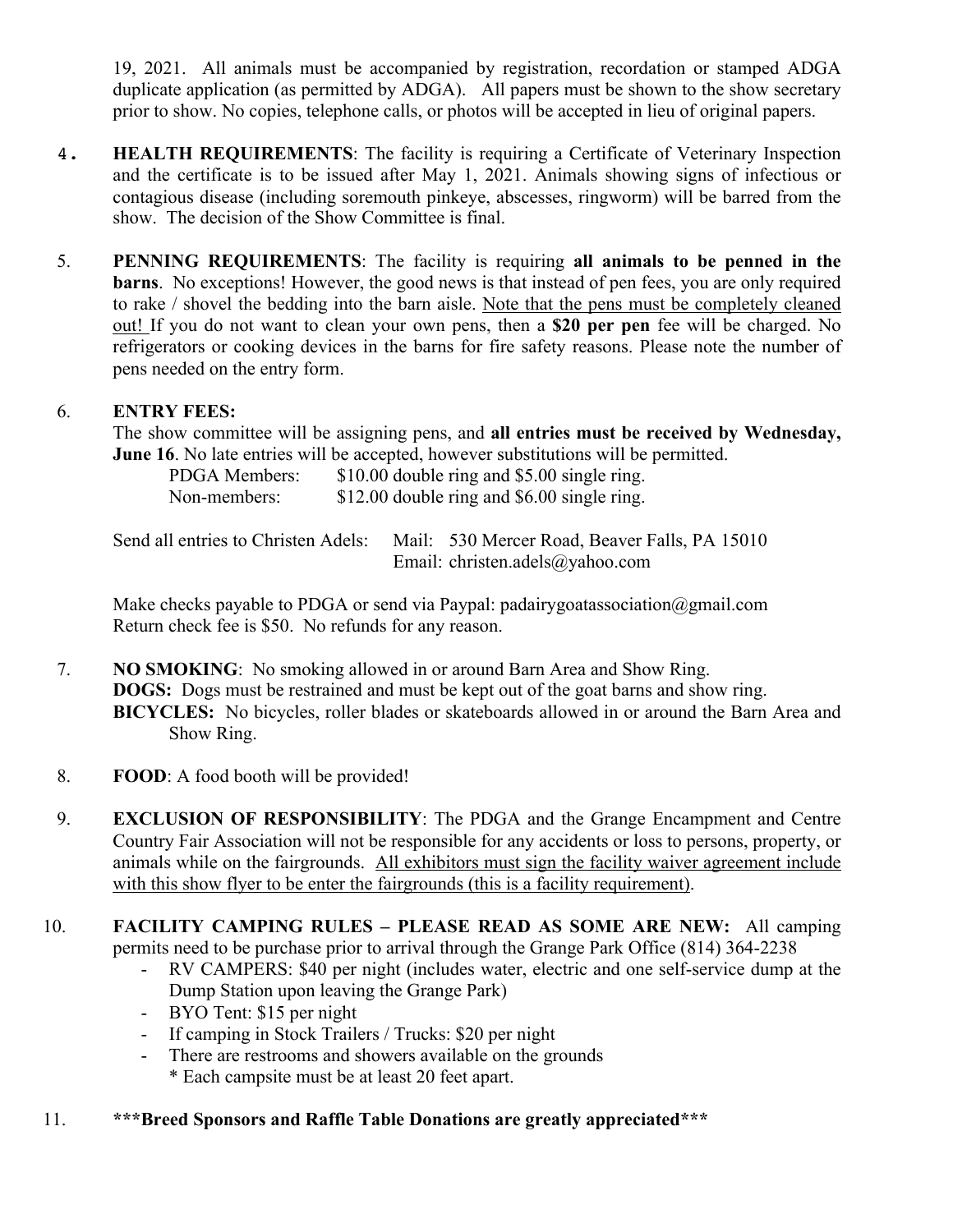## **Class Schedule – Rings 1 & 2**

Please note: We encourage you to enter your junior does only in the junior doe show. We ask that you be willing to also show them in our combined show if needed to make the GCH leg official. You will not be charged for entering your junior does in the combined show if asked by the show committee to do so.

| Class $#$                | <b>Class Description</b>                                   |  |  |
|--------------------------|------------------------------------------------------------|--|--|
| C1                       | Does Under 2 Years in Milk                                 |  |  |
| C <sub>2</sub>           | Does 2 Years & Under 3 Years                               |  |  |
| C <sub>3</sub>           | Does 3 Years & Under 4 Years                               |  |  |
| C4                       | Does 4 Years & Under 5 Years                               |  |  |
| C <sub>5</sub>           | Does 5 Years and Over                                      |  |  |
|                          | Senior Champion                                            |  |  |
|                          | Reserve Senior Champion                                    |  |  |
| C <sub>6</sub>           | All Junior Does (Under 2 Years)                            |  |  |
|                          | Junior Champion & Reserve Junior Champion                  |  |  |
|                          | Grand Champion & Reserve Grand Champion                    |  |  |
| Champion Challenge<br>C7 |                                                            |  |  |
|                          | <b>C8-C13 are LaMancha Specialty Group Classes Only</b>    |  |  |
| C8                       | Dam & Daughter (must be senior does)                       |  |  |
| C9                       | Produce of Dam (2 senior does from the same dam)           |  |  |
| C10                      | Get of Sire (3 senior does from the same sire)             |  |  |
| C11                      | Best 3 Females (3 senior does bred and owned by exhibitor) |  |  |
| C12                      | Dairy Herd (4 senior does owned by exhibitor)              |  |  |
| C13                      | <b>Best Udder</b>                                          |  |  |
|                          | Best in Show                                               |  |  |

#### COMBINED JR/SR DOE SHOW

#### JUNIOR DOE SHOW

| Class # | <b>Class Description</b>                              |
|---------|-------------------------------------------------------|
| J1      | Junior Kids (April 1, 2021 – Show Day)                |
| J2      | Intermediate Kids (March 1, 2021 – March 31, 2021)    |
| J3      | Senior Kids (January 1, 2021 – February 28, 2021)     |
| J4      | Junior Yearlings (June 20, 2020 – December 31, 2020)  |
| J5      | Senior Yearlings (June 20, 2019 – June 19, 2020)      |
|         | <b>LaMancha Specialty Group Class Only</b>            |
|         | Junior Get of Sire (3 junior does from the same sire) |
|         | Grand Champion & Reserve Grand Champion               |
|         | Best Doe in Show                                      |

#### BUCK SHOW

| Class $#$      | <b>Class Description</b>                  |
|----------------|-------------------------------------------|
| B1             | Bucks under 3 Months                      |
| <b>B2</b>      | Bucks $3-6$ Months                        |
| B <sub>3</sub> | Bucks 6 Months and Under 1 Year           |
|                | Junior Champion & Reserve Junior Champion |
| <b>B4</b>      | Bucks 1 Year and Under 2 Years            |
| <b>B5</b>      | Bucks 2 Years and Under 3 Years           |
| <b>B6</b>      | Bucks 3 Years and Under 4 Years           |
| B7             | Bucks 4 Years and Under 5 Years           |
| B8             | Bucks 5 Years and Over                    |
|                | Senior Champion & Reserve Senior Champion |
|                | Grand Champion & Reserve Grand Champion   |
| B9             | Champion Challenge                        |
|                | Best Buck in Show                         |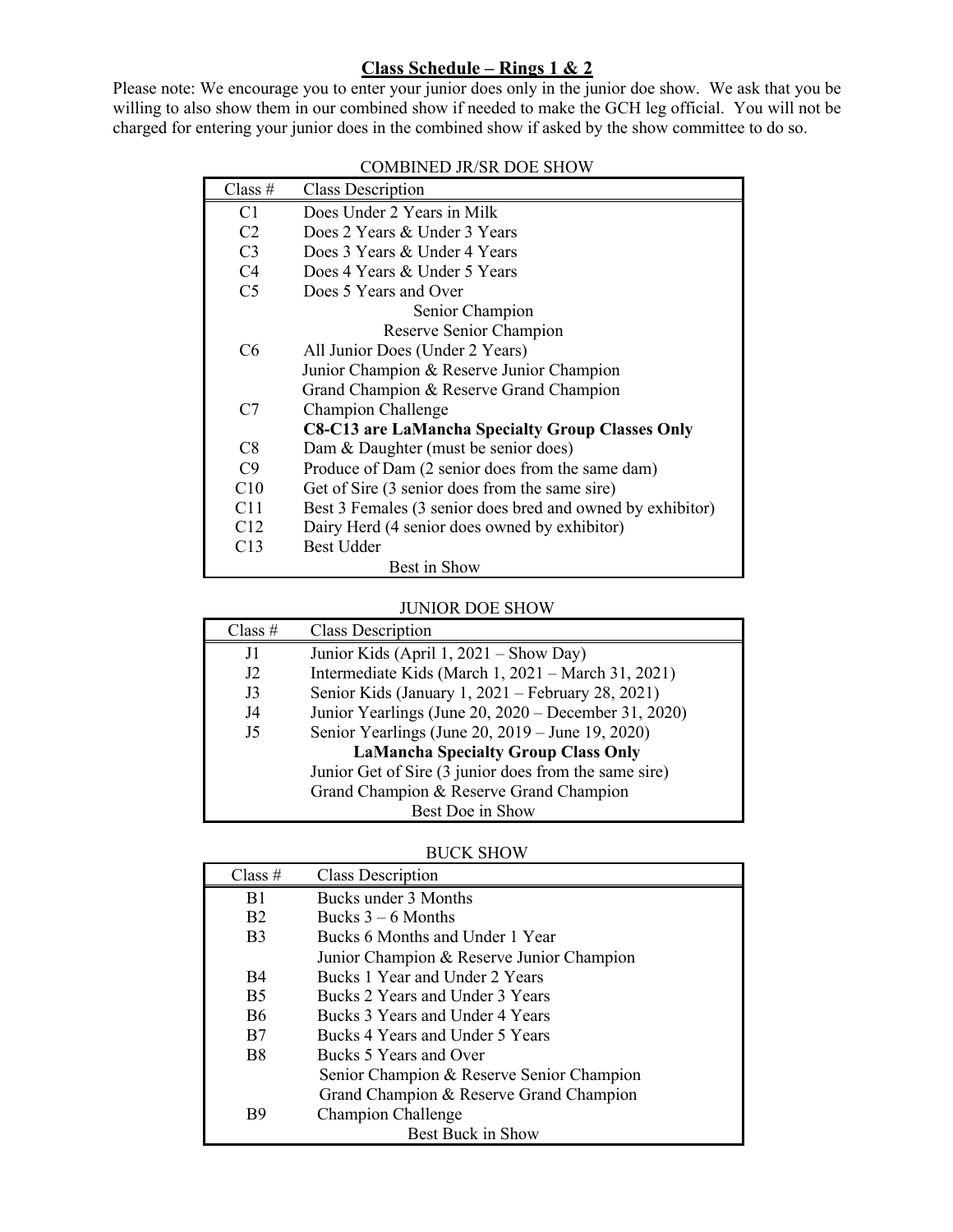#### **PENNSYLVANIA DAIRY GOAT ASSOCIATION ENTRY FORM**

| Exhibitor's Name                                                                             | Phone            |    |
|----------------------------------------------------------------------------------------------|------------------|----|
| Address                                                                                      |                  |    |
| Email address                                                                                | # of Pens Needed |    |
| Must be <u>received</u> by June 16 (PDGA Members) # Entries $x$ \$10 total for both rings \$ |                  |    |
| Must be <u>received</u> by June 16 (PDGA Members) # Entries $x $5$ for one ring              |                  |    |
| Must be received by June 16 (Non-Members) $#$ Entries $x $12$ total for both rings           |                  | \$ |
| Must be <u>received</u> by June 16 (Non-Members) # Entries $x $6$ for one ring               |                  |    |
|                                                                                              |                  | S  |
| <b>TOTAL PAID</b>                                                                            |                  |    |

# **Just a reminder that the waiver agreement is required to enter the facility!**

| <b>Breed</b> | <b>Class</b> | <b>Registration Name</b> | <b>Tattoo</b> | <b>DOB</b> | Reg. No. | Ring<br>$\mathbf{1}$ | $\frac{\mathop{\mathrm{Ring}}\nolimits}{2}$ |
|--------------|--------------|--------------------------|---------------|------------|----------|----------------------|---------------------------------------------|
|              |              |                          |               |            |          |                      |                                             |
|              |              |                          |               |            |          |                      |                                             |
|              |              |                          |               |            |          |                      |                                             |
|              |              |                          |               |            |          |                      |                                             |
|              |              |                          |               |            |          |                      |                                             |
|              |              |                          |               |            |          |                      |                                             |
|              |              |                          |               |            |          |                      |                                             |
|              |              |                          |               |            |          |                      |                                             |
|              |              |                          |               |            |          |                      |                                             |
|              |              |                          |               |            |          |                      |                                             |
|              |              |                          |               |            |          |                      |                                             |
|              |              |                          |               |            |          |                      |                                             |
|              |              |                          |               |            |          |                      |                                             |
|              |              |                          |               |            |          |                      |                                             |
|              |              |                          |               |            |          |                      |                                             |
|              |              |                          |               |            |          |                      |                                             |
|              |              |                          |               |            |          |                      |                                             |
|              |              |                          |               |            |          |                      |                                             |
|              |              |                          |               |            |          |                      |                                             |
|              |              |                          |               |            |          |                      |                                             |